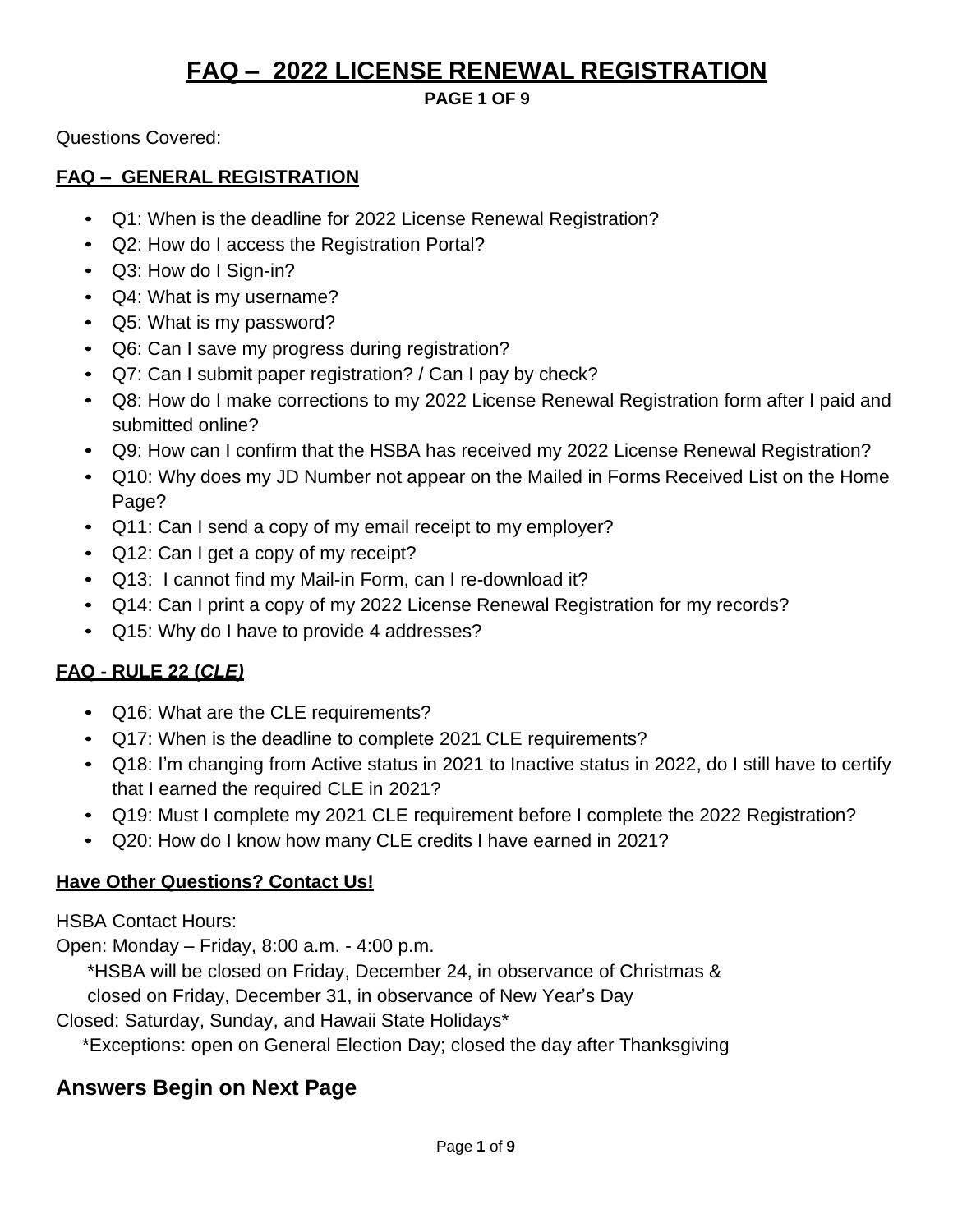**PAGE 2 OF 9**

# **FAQ – GENERAL REGISTRATION**

### **Q1: When is the deadline for 2022 License Renewal Registration?**

A: The deadline to submit your completed 2021 License Renewal Registration without incurring late fees is **Friday, December 31, 2021**. Completed forms must be postmarked, or time stamped by 11:59 p.m. (HST) Friday, December 31, 2021.

### **Q2: How do I access the Registration Portal?**

A: There is a **Register Now** Banner on our homepage at hsba.org. Simply click on the Banner to get into the Portal. If you are already signed in, you will be directed to the Landing Page to review instructions before beginning the 2022 License Renewal Registration form.

If you are not signed in, you will be directed to Sign-in. Then, after signing in, you will be taken to the Landing Page to review instructions for the 2022 License Renewal Registration.

### **Q3: How do I Sign-in?**

A: You will need your **username** and **password** to log in. You may attempt to log in 5 times before you are locked out. If you get locked out, contact the HSBA during normal business hours. You may email us at [ARS@hsba.org](mailto:ARS@hsba.org) with your full name and JD# and request to unlock your account or call 808-537-1868. *Due to the high volume of calls and emails we receive at this time, please allow at least 1 business day for a response.*

If you have not been able to access your account after 2 or more attempts, please use the **Forgot Username? / Forgot Password?** links to reset your credentials **BEFORE** you get locked out. Login credential assistance is e-mailed to your communications e-mail on file with the HSBA. If your preferred communications e-mail has changed, please contact the HSBA directly; do not use Forgot Username / Forgot Password.

If you get locked out, you will have to contact HSBA during normal business hours to access your account to renew your license.

You can also use the show/hide feature in the Password entry box to confirm that you have entered your password correctly.

Sign in Assistance available during the following hours:

Open: Monday – Friday, 8:00 a.m. - 4:00 p.m.

\*HSBA will be closed on Friday, December 24, in observance of Christmas & closed on Friday, December 31, in observance of New Year's Day

Closed: Saturday, Sunday, and Hawaii State Holidays\*

\*Exceptions: open on General Election Day; closed the day after Thanksgiving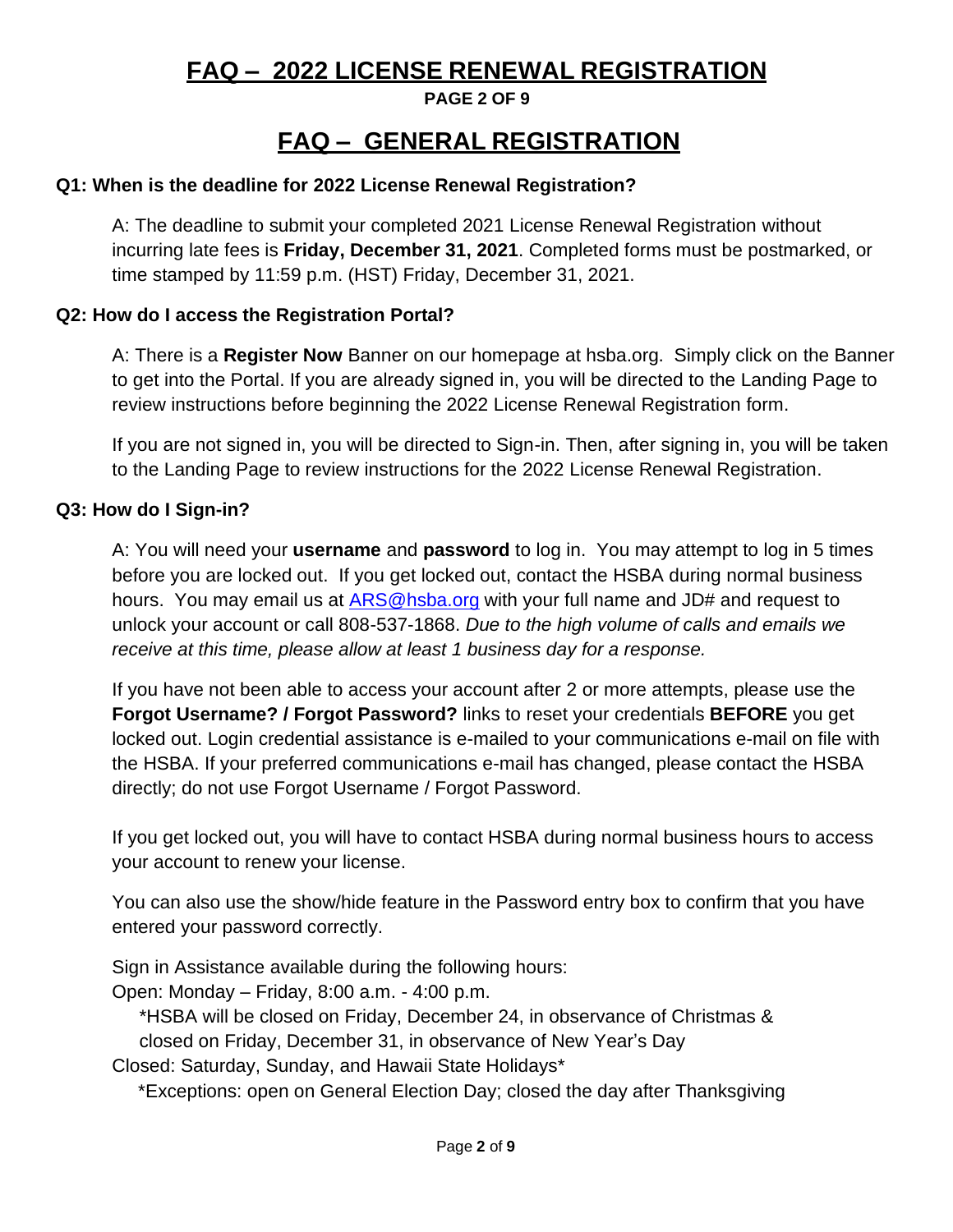**PAGE 3 OF 9**

#### **Q4: What is my username?**

A: Your *username* is your JD# (without the preceding zeros) and your entire last name.

*E.g.* 1234Smith

If you cannot remember your JD number, you can use the **Forgot Username?** link to retrieve your username. An email will be sent to your Communications email Address on file with the **HSBA** 

#### **Q5: What is my password?**

A: If you have not changed it before, your password is the first three letters of your last name (case-sensitive) and the last four digits of your SSN.

*E.g.* For the preceding examples, corresponding password would be Smi5678

If you have changed your password in the past or you are still having problems logging in, use the **Forgot Password?** link to reset and create a new password that you can remember.

**REMINDER:** If you are unable to successfully log-in within 5 attempts you will be locked out of your account AND you will need to contact HSBA during our available contact hours to unlock and reset your password.

#### **New Password security tips**

- Your new password should be at least 8 characters long; and
- Include a combination of 3 of the following elements in your password: Uppercase, Lowercase, AND Symbol or Number.

#### **Q6: Can I save my progress during registration?**

A: While the HSBA recommends you complete your License Renewal Registration in **ONE** sitting, the License Renewal Registration form does have a save function. Before beginning make sure you have sufficient time to complete the entire form. It should take about 15-20 minutes.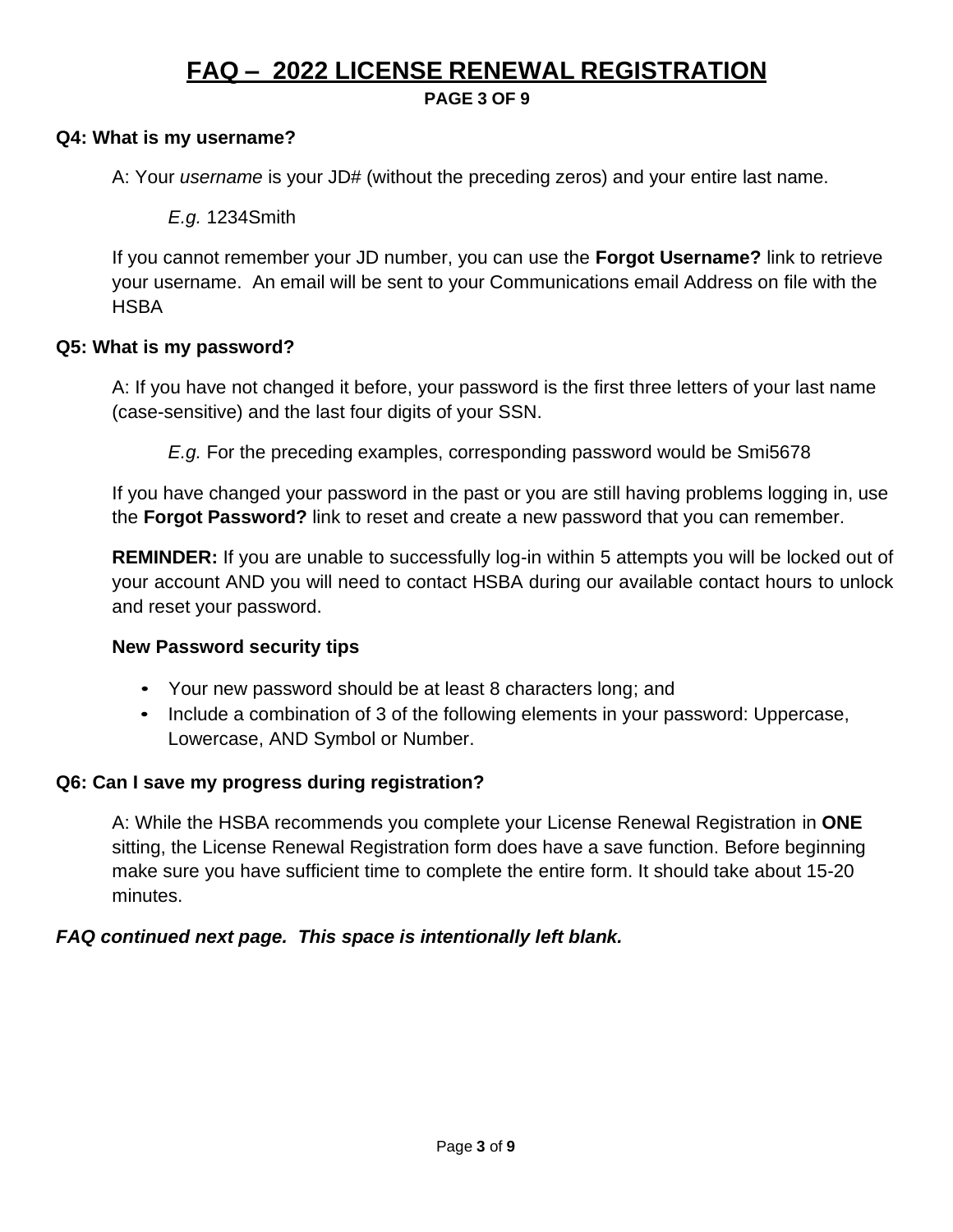**PAGE 4 OF 9**

## **Q7: Can I submit paper registration? / Can I pay by check?**

A: Yes. You may submit the completed registration & mail-in payment as follows:

- 1. Log in to the renewal portal to complete the 2022 License Renewal Registration form online and select the "Mail-In" payment method option;
- 2. If mailing in credit card payment, please print a Credit Card Authorization form
- 3. Go to your "My Account" and print your 2022 Registration form from the "Annual Renewal Archive"
- 4. Go to the "Invoices/Receipts" tab of your "My Account" and print out the 2022 Detailed Invoice
- 5. Submit you completed registration form, detailed invoice, and payment by mail to the HSBA
- 6. Reminder: Completed registration forms, detailed invoice, and payment must be postmarked by December 31, 2021.

## **Mail-In Registration Checklist:**

- Completed 2022 Registration Form
- Detailed Invoice
- Payment for your 2022 License Renewal
	- o Either check payable to "Hawaii State Bar Association" or,
	- o Completed & signed Credit Card Authorization page

*If you find any inconsistencies between your online registration responses, and the printed responses, please make the proper corrections before you sign and submit the form to us. Please initial your edits.*

Submit your completed form with check payment to:

Hawaii State Bar Association Alakea Corporate Tower 1100 Alakea Street, Ste. 1000 Honolulu, HI 96813 Attn: ARS

## **Q8: How do I make corrections to my 2022 License Renewal Registration form after I paid and submitted online?**

A: Print your 2022 License Renewal Registration from My Account [My Account  $\rightarrow$  Annual Renewal Archive]. Make the necessary corrections in pen and submit to the HSBA by email [\(ars@hsba.org\)](mailto:ars@hsba.org); mail (to the address above). Please initial your edits.

## *FAQ continued next page.*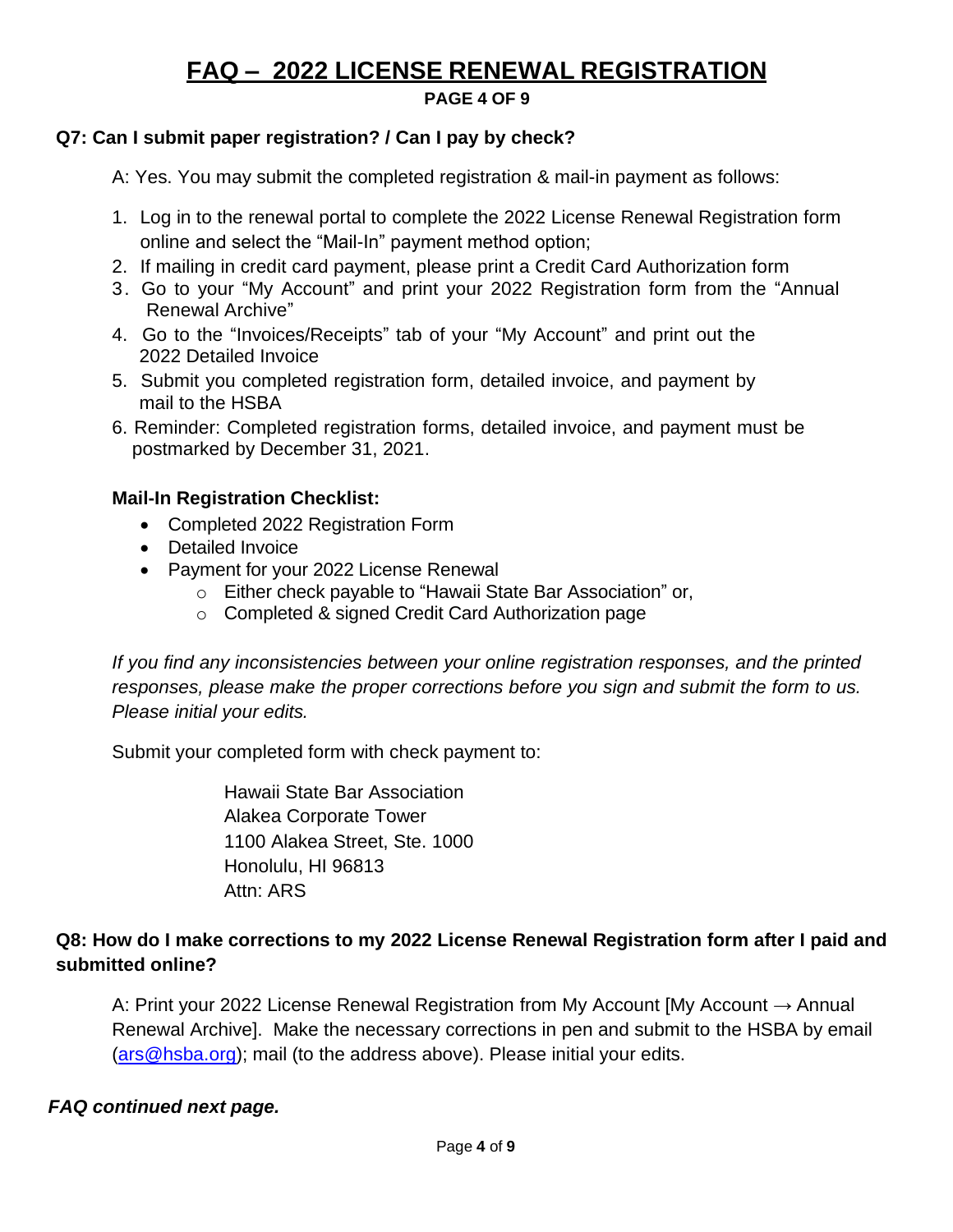#### **PAGE 5 OF 9**

### **Q9: How can I confirm that the HSBA has received my 2022 License Renewal Registration?**

A: Once your payment has been successfully processed, you will receive an email receipt to your Communications email address. The email receipt confirms our receipt and processing of your 2022 License Renewal Registration & Payment. These automated receipts are sent to the Communications email address on file prior to any update you may have made.

Print or save this receipt for your records. If you did not receive a receipt via email, please log in to My Account to view a copy of your email receipt under "My Receipts."

• **Payment Online:** You should get your receipt via email within a few minutes of payment. Check your Communications\* email address.

\*Please note: If you changed your Communications email address online when renewing for 2022, please send another copy of your receipt to your new Communications email address at the final Confirmation Screen.

• **Payment by Mail:** You will receive your email receipt after your submitted registration is complete & processed by staff. *It will take a few business days for your registration to be processed once received.* Your patience is appreciated. 2022 License Renewal Registration form and payment postmarked by December 31, 2021 will be deemed timely.

A list of MAILED in registration forms received by HSBA will be published on our homepage by JD Number. The list will be updated after 12 noon each business day. You can view the list to verify whether your mailed registration form has been received. *Please keep in mind that it will take a few business days thereafter for our staff to process your mailed-in form*.

## **Q10: Why does my JD Number not appear on the Mailed-in Forms Received List on the Home Page?**

A: The Mailed in Forms Received List on the home page *only lists the JD Numbers of those members who have decided to "Pay by Mail."* If you Paid Online, your email receipt serves as confirmation that the HSBA has received your 2022 License Renewal Registration form.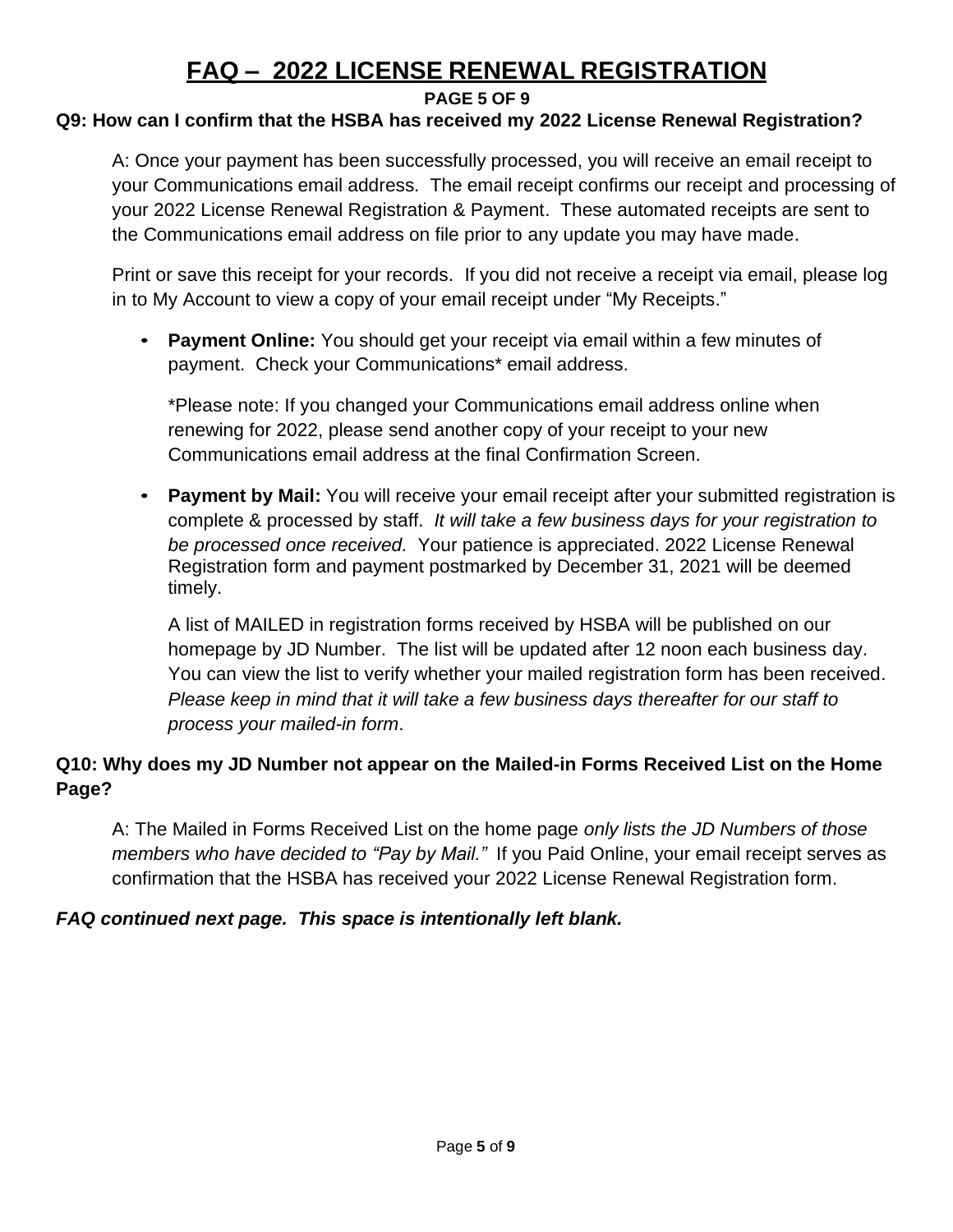#### **PAGE 6 OF 9**

## **Q11: Can I send a copy of my email receipt to my employer?**

A: Yes, there are several ways of doing this:

- 1. You can forward the email receipt you received to your employer.
- 2. If you have paid online, you can choose to send a copy of your receipt to your employer at the final Confirmation Screen by entering your employer's email address.
- 3. Go to My Account and click on My Receipts. You can choose to Resend the receipt from My Account.

## **Q12: Can I get a copy of my receipt?**

A: Yes. If you cannot find your email receipt, email [ARS@hsba.org](mailto:ARS@hsba.org) and we will resend the receipt to you. Your original email receipt was sent to the Communications email address on file prior to any update you may have made during your renewal registration.

## **Q13: I cannot find my Mail-in Form, can I re-download it?**

A: Yes. If you have completed your form in the portal and elected to Pay by Mail, you cannot re-enter the portal, but you can re-download your form from the lockout notice page. Please re-download your Mail-in Form from a device that will allow you to print the form for mailing.

## **Q14: Can I print a copy of my 2022 License Renewal Registration for my records?**

A: Yes. Your 2022 License Renewal Registration form will be available to you in your HSBA My Account once your payment has been processed.

- **Payment Online:** Your 2022 License Renewal Registration form will download to your desktop or downloads folder after you submit payment. You can also access it by clicking on "My Account" → "Annual Renewal Archive"
- **Payment by Mail:** After you receive your email receipt, the final 2022 License Renewal Registration as processed by the HSBA will be available in your "My Account"  $\rightarrow$ "Annual Renewal Archive."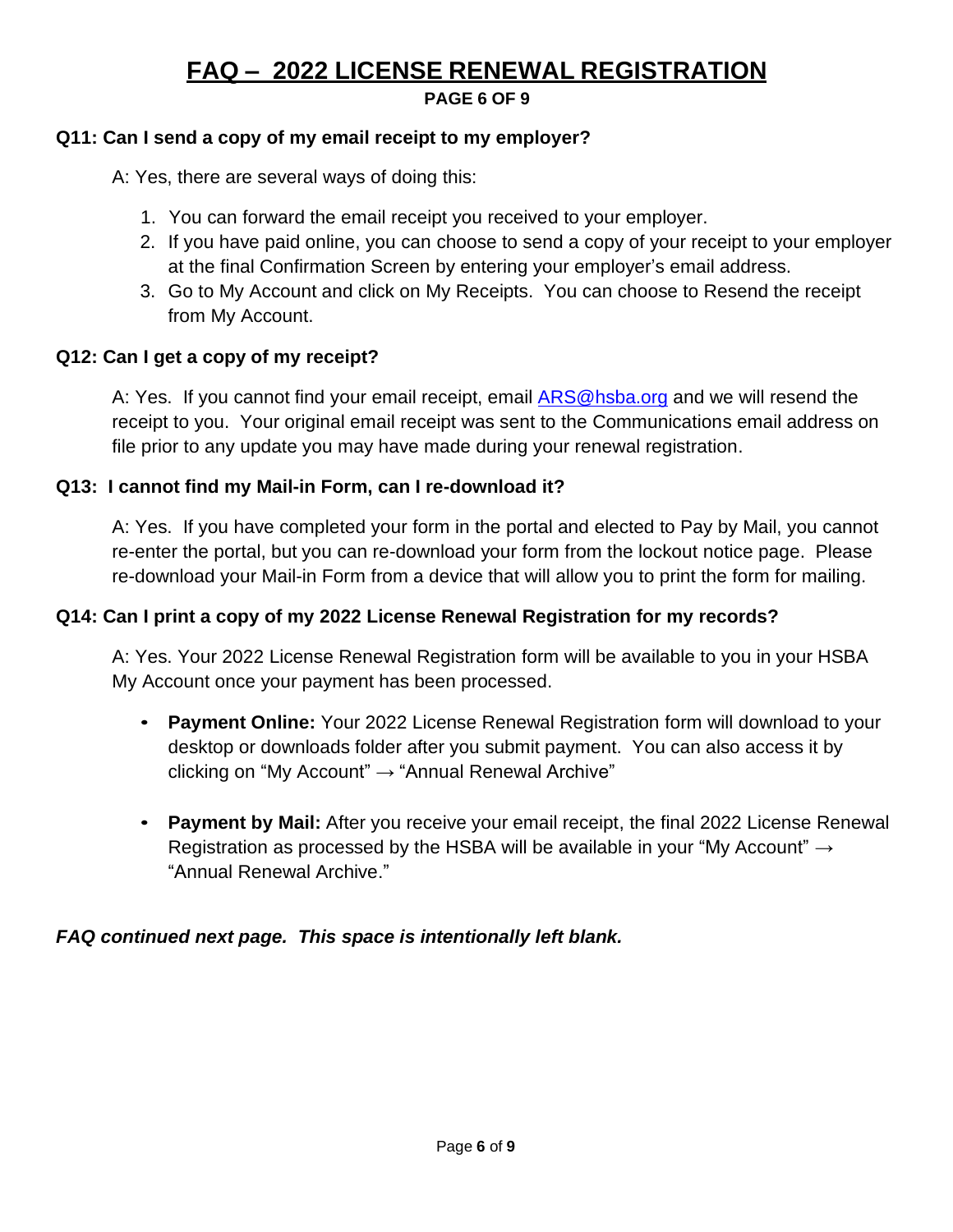#### **PAGE 7 OF 9**

### **Q15: Why do I have to provide 4 addresses?**

A: HSBA collects addresses/contact information on behalf of the Supreme Court and the Office of the Disciplinary Counsel (ODC). There are 4 types of addresses we collect:

- 1. Communications Address
	- a. This information is only used by the HSBA and is not shared with third parties. It is only released to the Supreme Court or the ODC at their request.
	- b. Members may provide a P.O. Box, mailbox or a drop box address if desired.
- 2. Business Address
	- a. This information is for publication in our online and printed member directory.
	- b. Members are encouraged, but not required to provide this information; All fields are optional.

If you do not provide a Business email address and join a Section, Neighbor Island Bar Association, or Specialty Bar Association, you will need to contact the group directly to provide a contact email to receive their member notices and information.

- 3. Residential Address
	- a. This information is required and kept private. It is only released to the Supreme Court or the ODC at their request.
	- b. Members must provide a physical STREET Address. Do not provide a mailbox/drop-box address or an address to a UPS Store.
- 4. Service of Process Address
	- a. This information is required and is kept private. It is only released to the Supreme Court or the ODC at their request.
	- b. Members must provide a physical STREET Address. Do not provide a mailbox/drop-box address or an address to a UPS Store.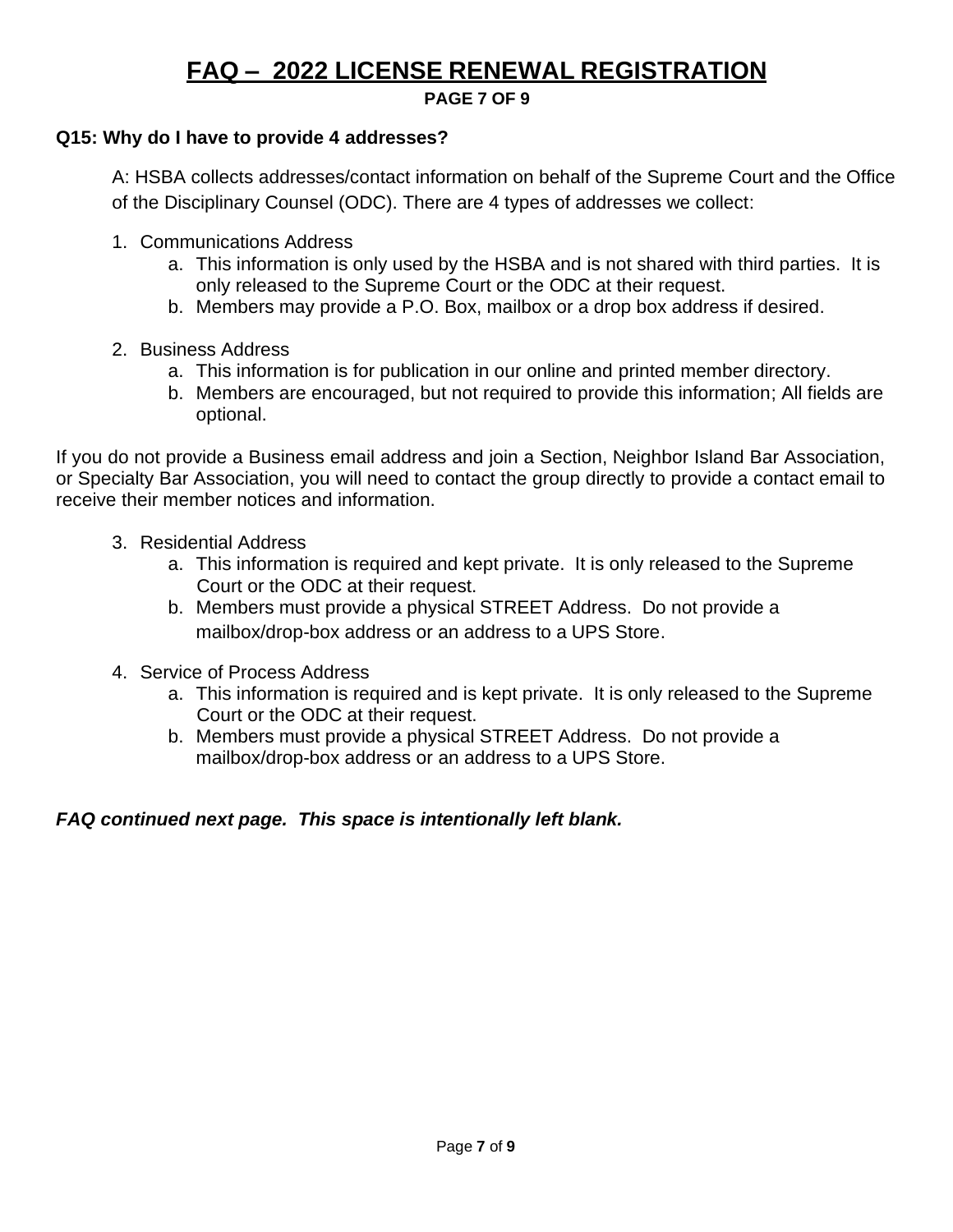### **PAGE 8 OF 9**

# **FAQ - RULE 22 (***CLE)*

### **Q16: What are the CLE requirements?**

A: Pursuant to Rule 22, **ACTIVE MEMBERS** of the Bar are required to complete at least three (3) credit hours of approved Continuing Legal Education (CLE) during each annual reporting period.

At least once every three years **ACTIVE MEMBERS** shall complete one (1) credit hour of approved ethics or professional responsibility education. This credit hour shall count toward the annual CLE requirement.

Please see [RSCH 22](https://hsba.org/images/hsba/MCLE/2015/Rule%2022.pdf) for additional details regarding the annual CLE requirements

#### **Q17: When is the deadline to complete 2021 CLE requirements?**

A: December 31, 2021. You must self-report and certify on the 2022 registration form whether you have completed your 2021 CLE requirement within the calendar year ending Dec 31, 2021.

### **Q18: I'm changing from Active status in 2021 to Inactive status in 2022, do I still have to certify that I earned the required CLE in 2021?**

A: Yes. If you change your status to Inactive for the 2022 year, you are still required to complete your Rule 22 requirement for the year ending 2021.

### **Q19: Must I complete my 2021 CLE requirement before I complete the 2022 Registration?**

A: Since you must certify on the 2022 registration form that you have completed the required 3 CLE credits in 2021; the HSBA highly recommends that you complete the Rule 22 requirements **PRIOR** to submitting your 2022 registration.

You must respond either Yes or No to the CLE question. Answering No to the question will trigger an automatic CLE Compliance Audit during 2021.

**NOTE:** You may submit your 2022 registration with late fees after December 31, 2021; however, **CLE requirements** must be completed by Dec 31, 2021.

Please contact Debbie Blanton, MCLE Administrator at [dblanton@hsba.org](mailto:dblanton@hsba.org) for general MCLE related questions and concerns.

Please Contact Nikolette Hartmann, CLE Assistant at [nhartmann@hsba.org](mailto:nhartmann@hsba.org) for questions about HSBA online seminars available.